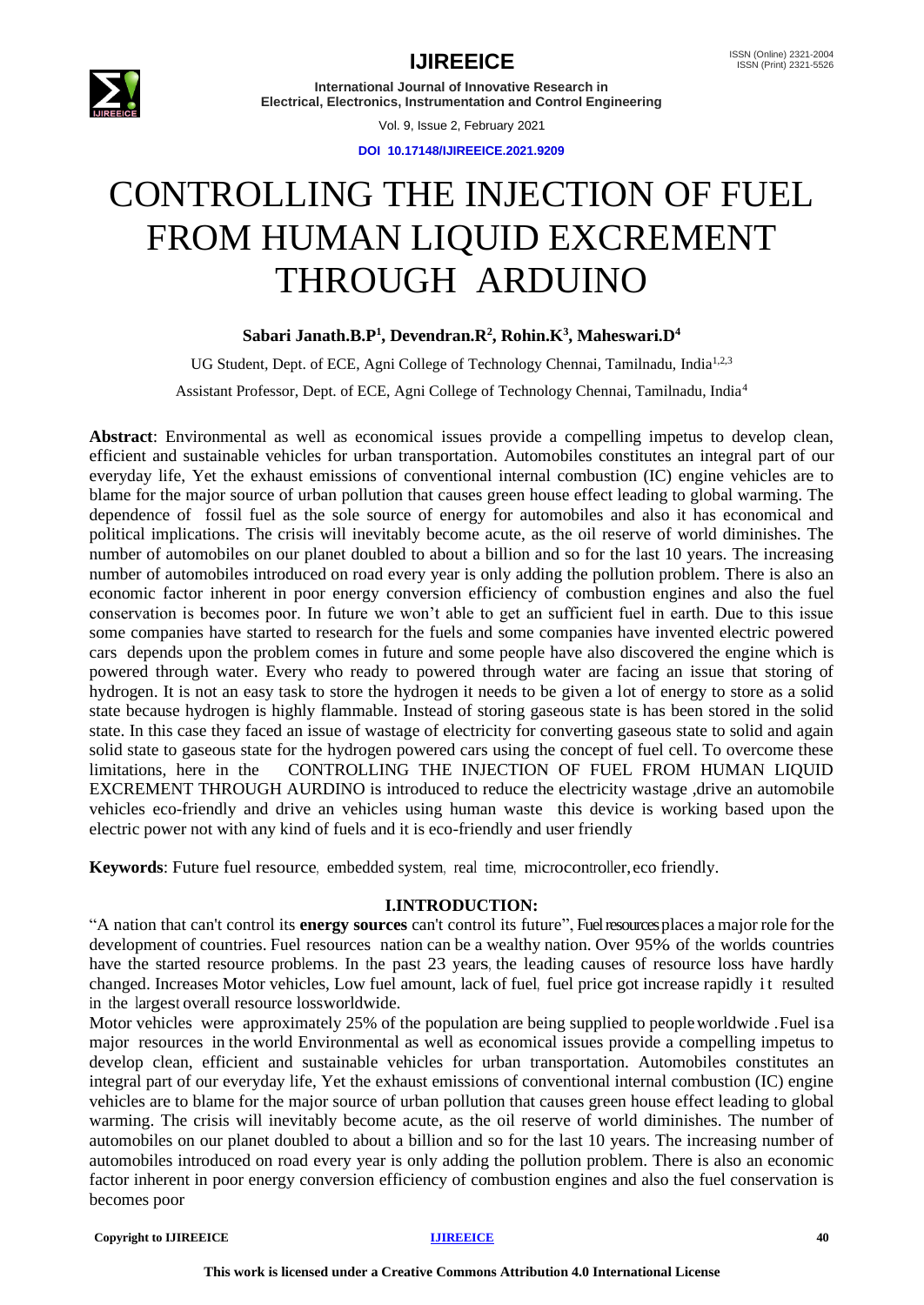

**International Journal of Innovative Research in Electrical, Electronics, Instrumentation and Control Engineering**

Vol. 9, Issue 2, February 2021

#### **DOI 10.17148/IJIREEICE.2021.9209**

### **II. FUTURE RESOURCE:**

Against this background, there are increasing calls for new fuels to replace conventional fossil fuels in coming decades. It has been argued that the calls for new fuels have added urgency as there may be rapidly growing shortfalls in the supply of conventional natural gas and mineral oil, necessitating a rapid and massive phase-in of new energy sources. Also, a rapid phase-out of conventional fossil fuels as currently used (without CO<sub>2</sub> sequestration), has been advocated in view of the expected impacts of climate change.

### **2.1 TYPES AND METHODS:**

The new fuels, which are currently considered for near term application and will be discussed here, include unconventional fossil fuels. These are: shale oil, oil from bitumen, or 'tar sands', and coal-derived liquids. Other fuels to be discussed here, are methane hydrates, 'modern biofuels' (such as ethanol from sugar, starch and lignocellulose and oil from terrestrial oil crops and algae), and  $H_2$  (hydrogen). Together these will be called 19th century Ethanol from sugar and vegetable oil were used to power early motor cars Shale gas, currently considered to be unconventional, was actually in 1821 the first commercially produced gas in the United States. And substantial amounts of liquid fuels from coal were produced in Germany during World War II and The method to produce hydrogen are electrolytic cell, steam methane reforming.

### **III. PROBLEMS IN EXCITATION PROJECTS:**

The main problem is storage of hydrogen gas which is highly flammable. Even though if we try to store we can only store in the solid state format or liquid state format. Not in the gaseous state. If we store into solid are liquid in fuel cell car more electricity needs to be given to convert solid in to gas or gas into solid state so battery power may get drained soon in the hydrogen fuel cell cars .and also have some other general problems The fuel which is produced from water to run the auto mobiles such as cars, Bikes, trucks etc. Recently a man who discovered the bike which runs in the water.

But there is huge difference between the normal water and the sea water, since it is present only in the sea shore areas. But the states and countries which is present without sea shore areas which is very difficult to use that device in such areas. For example: (Africa) there are so many difficulties of getting water for the regular uses. If they use that device, they need to transport the sea water. For the transportation they need some fuel, which is the problem I have seen on it.

### **IV. SHORT DESCRIPTION OF PROJECT:**

Here we are trying to solve the problems which have been occurred in the future fuel resource instead of storing we came up with an idea of controlling the production and the injection of the hydrogen gas in the auto mobile by using the arduino and also producing the fuel from urine through electrolysis process.

#### **4.1 MOTIVATION:**

The fuel which is produced from the water is a good thought and action for future resources. But my thought is totally different from it .The fuel which is produced from urine to run the auto mobiles is the idea, which I have generated. And also I came up with a solution for storage problem

#### **SOLUTION:**

**COMPOSITION OF URINE**  $0.05\% = AMONIA$ 0.18%= SULPHATE 0.18%=PHOSPHATE 0.6%=CHLORINE 0.01%=MAGNESIUM 0.015%=CALCIUM 0.6%=POTASSIUM 0.1%=SODIUM 0.1%=CREATININE 0.03%=URIC ACID  $2\% = IIREA$ 

**Copyright to IJIREEICE [IJIREEICE](https://ijireeice.com/) 41**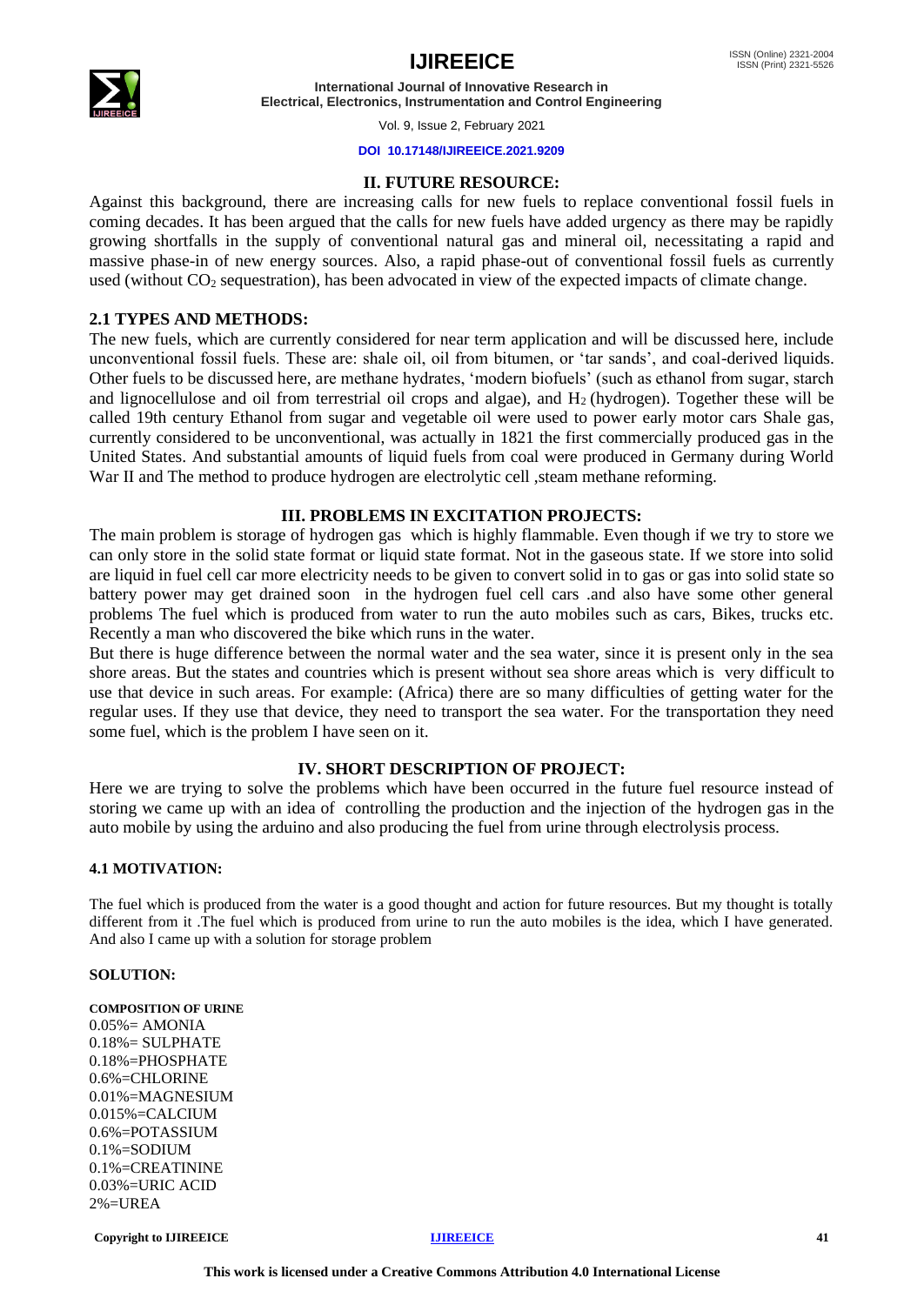



**International Journal of Innovative Research in Electrical, Electronics, Instrumentation and Control Engineering**

Vol. 9, Issue 2, February 2021

#### **DOI 10.17148/IJIREEICE.2021.9209**

#### 95%=WATER

From this problem I have taken a solution that the fuel which is produced by urine. Urine is a natural resource this .can be easily collected from all living organisms in earth. And also instead of storing we can control the production of hydrogen gas depending upon the throttle action of the automobiles such as bikes, cars etc… except plants ,so the main thing is cost efficient, natural resource, renewable resource. If we use this device in the country, then there won't be any necessity of getting fuels in tons of barrels from other countries by exchanging gold. So due to this the gold value is increasing in India and fuel such as petrol, diesel, pure petrol etc.. is becoming expensive nowadays..

### **V. DETAIL DESCRIPTION OF THE PROJECT:**

### **5.1 BODY:**

#### **The basic outline of our device:**

This paper addresses the continuous rising concern initiated to generate fuel from living organism waste i.e. Urine. The liquid waste which contains hydrogen ions in sufficient amount, when filling into the fuel tank which will goes into the dry cell. Depending upon the distance of the throttle wire which is measured by the UV sensor voltage may vary in the pwm (pulse with modulation) When power supply is given to the cell which will split the hydrogen gas. The production of Hydrogen gas is depending upon the controllers. This energy source model is developed using both dry cell and wet cell. A comparative study is done for battery source, fuel cell storage and the living organism liquid waste



**FIG.1 BLOCK DIAGRAM OF SYSTEM**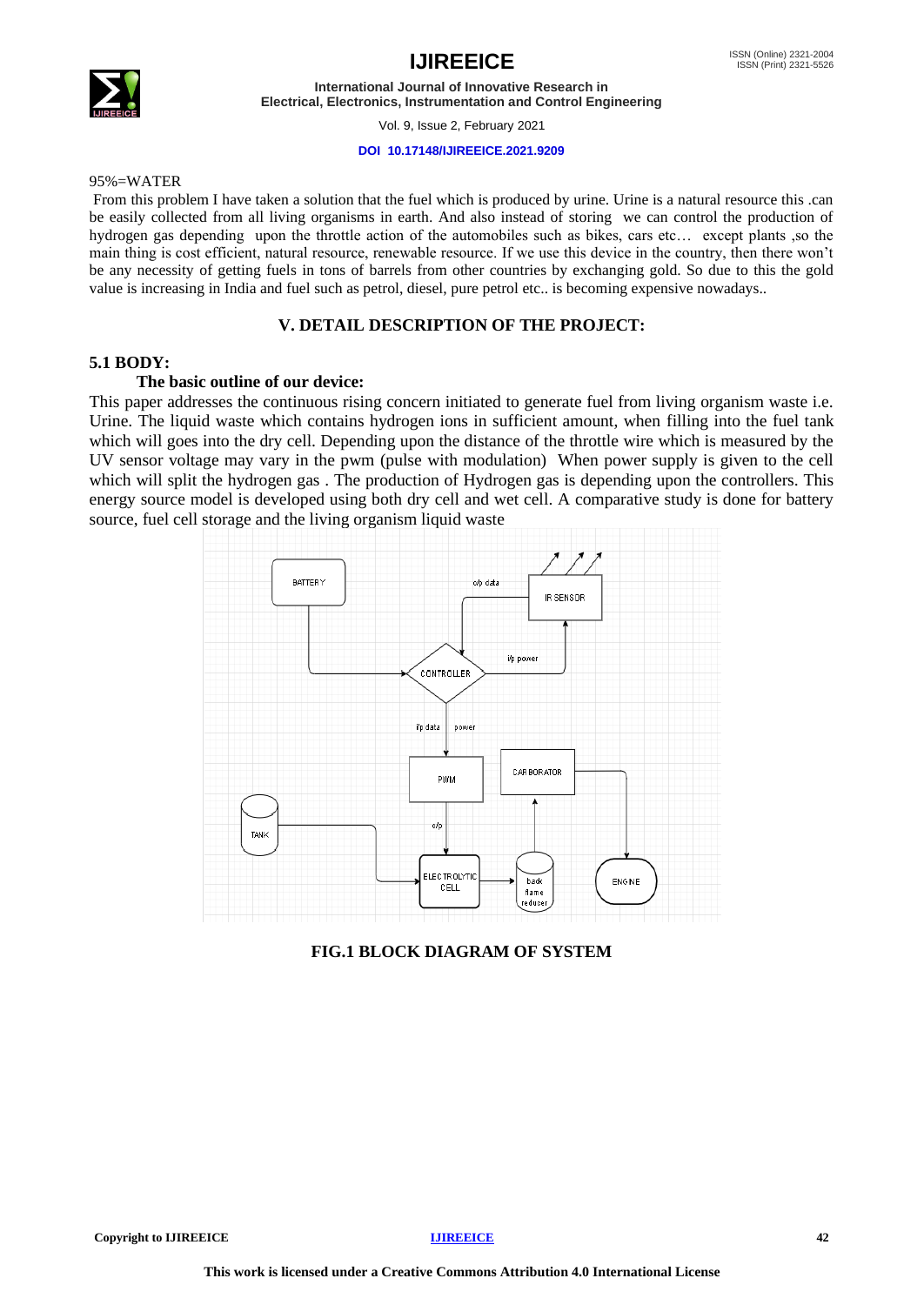

# **IJIREEICE ISSN** (Online) 2321-2004

**International Journal of Innovative Research in Electrical, Electronics, Instrumentation and Control Engineering**

Vol. 9, Issue 2, February 2021

#### **DOI 10.17148/IJIREEICE.2021.9209**



**5.2 The chemical equation of urine :** URINE  $\rightarrow$  2(NH2)+co

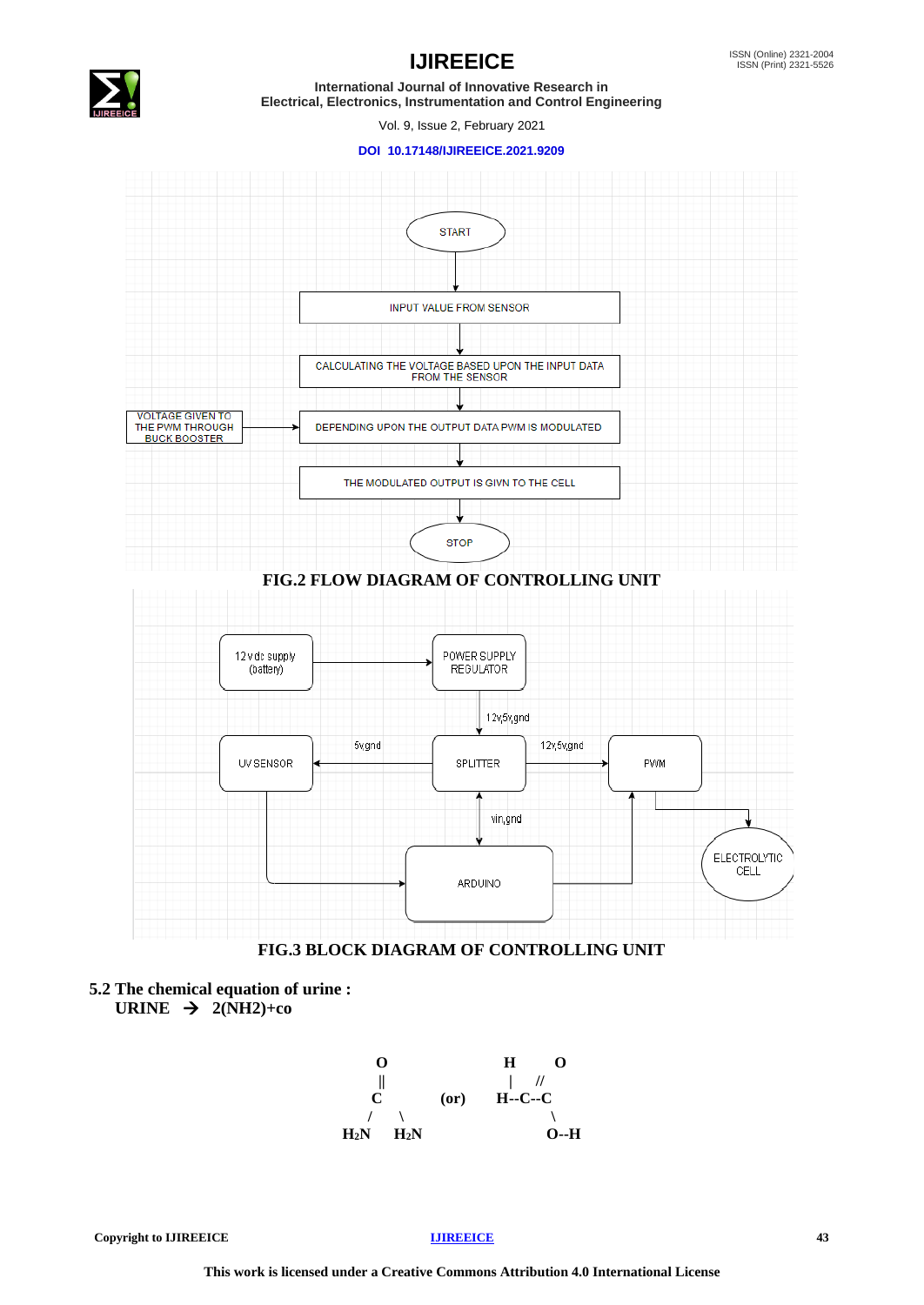# **IJIREEICE ISSN** (Online) 2321-2004



**International Journal of Innovative Research in Electrical, Electronics, Instrumentation and Control Engineering**

Vol. 9, Issue 2, February 2021

**DOI 10.17148/IJIREEICE.2021.9209**

# **THE ELECTROLYSIS EQUATION OF WATER:**

CATHODE:  $2H_2O+2e^ \rightarrow H_2+2OH^-$ ANODE:  $2H_2O \rightarrow O_2+4H^+ +4e^ OVERAIL: 2H<sub>2</sub>O \rightarrow 2H<sub>2</sub>+O<sub>2</sub>$ 

# **THE ELECTROLYSIS EQUATION OF CRETANINE:**

CATHODE:  $6H_2O+6e \rightarrow 3H_2+6OH$ ANODE:  $Co(NH_2)_2+6OH \rightarrow N_2+5H_2O+CO_2+6e^{-}$ OVERALL:  $Co(NH_2)_2+H_2O \rightarrow N_2+3H_2+CO_2$ 

# **THE ELECTROLYSIS EQUATION OF SODIUM CHLORIDE:**

REDUCTION:  $Na^+ + e^- \rightarrow Na$ OXIDATION:  $2CI - 2e^- \rightarrow Cl2$ OVERALL: 2NaCl→2Na+Cl2

# **THE ELECTROLYSIS EQUATION OF AMMONIA:**

CATHODE:  $2NH_3+6OH^ \rightarrow$ N<sub>2</sub>+6H<sub>2</sub>O+6e<sup>-</sup> ANODE:  $6H_2O+6e^- \rightarrow H_2+6OH^-$ OVERALL:  $2NH_3 \rightarrow N_2+H_2$ 

# **THE ELECTROLYSIS EQUATION OF URINE:**

# OVERALL:  $3H_2O+Co(NH_2)_2+2NaCl+2NH_3 \rightarrow 6H_2+2N_2+2Na+O_2+Co_2+Cl_2$

Here we are filling urine into the tank, then which will enter into the cell where the power source is given to it Through the controller depending upon the acceleration of the auto mobiles. The uv sensor detects the object distance which is placed in the string based upon the object distance which is measured by the uv sensor is sent to the arduino .Based upon the distance sent by uv sensor the arduino starts processing using the predefined program which have feed into the ic of arduino. Depending upon the distance the pulse is produced in the pwm (pulse width modulation) depending upon the pulse the voltage get varied. And the power source is given to the cell .After giving power source the hydrogen gas starts to produce because urine contains 95% of water, which is the combination of 2 hydrogen ions and one oxygen ions, Urine contains urea ,(NH2) 2CO,which has four hydrogen atoms in each molecule. Most importantly these are easier to remove than in water because nitrogen-hydrogen bonds are weaker than oxygen-hydrogen bonds, but the problem if it is continuously giving supply to the cell it starts to produce heat . If it produce lot of heat then the production of hydrogen gas becomes less efficient and demands more electrical current to maintain the same level of hydrogen gas production. Every cell has its optimum efficiency of production of hydrogen gas defined as amp hours/litres of hydrogen gas and also every gas/diesel engine, given a range of RPM and torque of said engine, has an optimum amount of hydrogen gas measured to achieve that engine's maximum efficiency of power production of supplemental hydrogen gas. So for this we have add pulse width modulator(PWM) is used in a variety of applications including sophisticated control circuitary here we are using it for the purpose of allowing one to control not only the amount of electrical voltage delivered to produce the hydrogen gas but also the amount of hydrogen gas produced by cell is become dynamic of the acceleration

**2(NH2)+co** 

**Copyright to IJIREEICE** 44